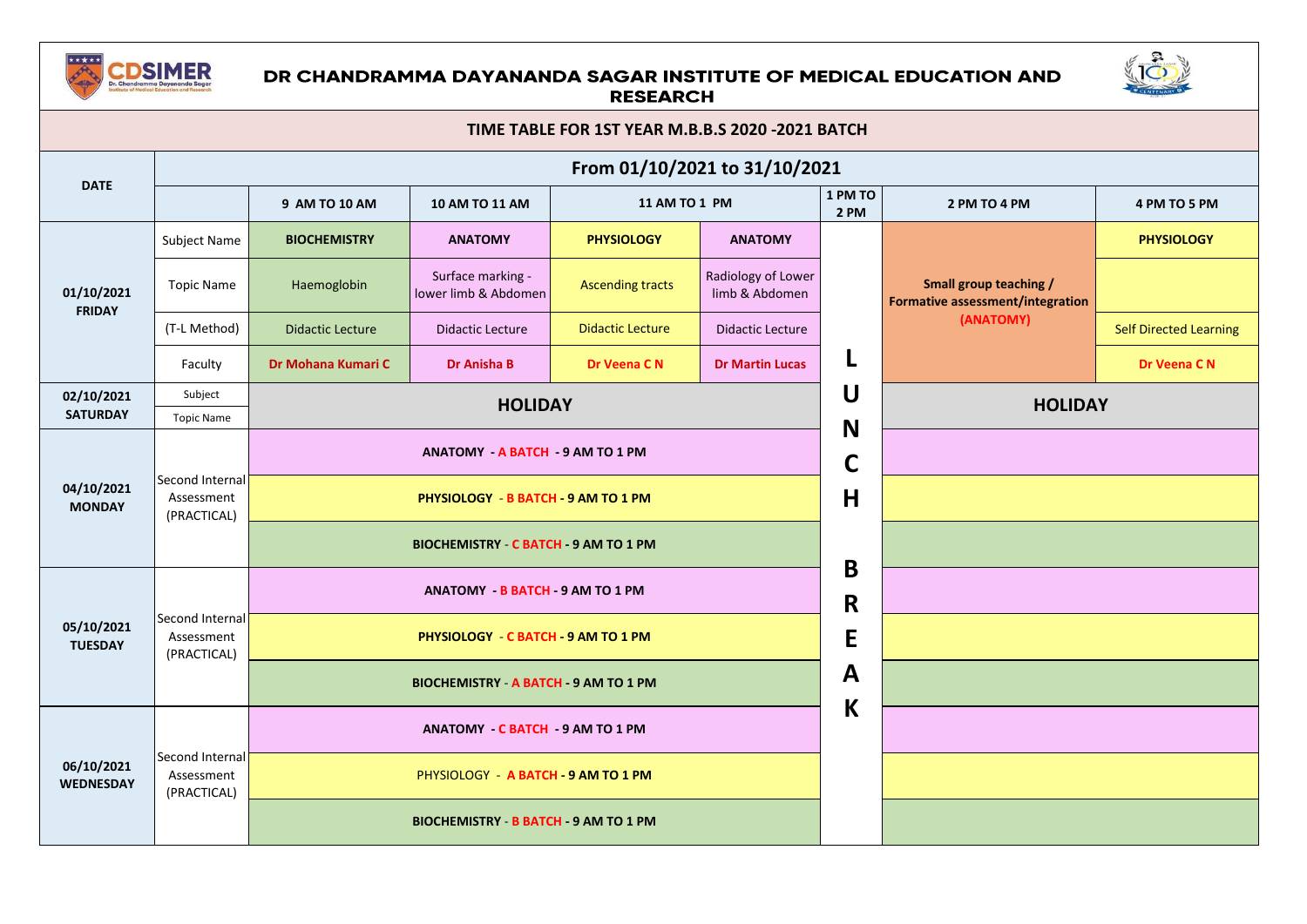|                               | From 01/10/2021 to 31/10/2021 |                             |                                            |                                                                                                                                     |                                                  |                   |                                                                                                                                       |                               |  |  |
|-------------------------------|-------------------------------|-----------------------------|--------------------------------------------|-------------------------------------------------------------------------------------------------------------------------------------|--------------------------------------------------|-------------------|---------------------------------------------------------------------------------------------------------------------------------------|-------------------------------|--|--|
| <b>DATE</b>                   |                               | 9 AM TO 10 AM               | 10 AM TO 11 AM                             | <b>11 AM TO 1 PM</b>                                                                                                                |                                                  | 1 PM TO<br>2 PM   | 2 PM TO 4 PM                                                                                                                          | 4 PM TO 5 PM                  |  |  |
| 07/10/2021<br><b>THURSDAY</b> | Subject Name                  | <b>PHYSIOLOGY</b>           | <b>ANATOMY</b>                             | <b>ANATOMY</b>                                                                                                                      |                                                  |                   |                                                                                                                                       | <b>BIOCHEMISTRY</b>           |  |  |
|                               | <b>Topic Name</b>             | <b>Pyramidal tracts</b>     | LarynxPart I AN 38.1 -<br>38.3, 36.3, 36.5 | Paranasal sinuses AN 37.2 37.3                                                                                                      |                                                  |                   | Interior of cranial cavity - AN 26.3<br><b>Osteology</b>                                                                              | <b>Vitamins</b>               |  |  |
|                               | (T-L Method)                  | <b>Didactic Lecture</b>     | <b>Didactic Lecture</b>                    | DOAP/SGT                                                                                                                            |                                                  |                   | <b>ALL STAFF</b>                                                                                                                      | <b>Self Directed Learning</b> |  |  |
|                               | Faculty                       | <b>Dr Prashanth Kumar M</b> | Dr Sangeetha S                             | <b>ALL STAFF</b>                                                                                                                    |                                                  |                   |                                                                                                                                       | <b>Mrs Kusuma M R</b>         |  |  |
|                               | Subject Name                  | <b>BIOCHEMISTRY</b>         | <b>ANATOMY</b>                             | <b>PHYSIOLOGY</b>                                                                                                                   | Anatomy                                          |                   |                                                                                                                                       | <b>PHYSIOLOGY</b>             |  |  |
| 08/10/2021<br><b>FRIDAY</b>   | <b>Topic Name</b>             | <b>Molecular Biology</b>    | LarynxPart I AN 38.1 -<br>38.3, 36.3, 36.5 | <b>Extrapyramidal tracts</b>                                                                                                        | <b>Histology of Cornea</b><br>and retina AN 43.2 | U                 | <b>Small group teaching /</b><br>Formative assessment/integration<br>(BIOCHEMISTRY)                                                   |                               |  |  |
|                               | (T-L Method)                  | <b>Didactic Lecture</b>     | <b>Didactic Lecture</b>                    | <b>Didactic Lecture</b>                                                                                                             | <b>Didactic Lecture</b>                          | N                 |                                                                                                                                       | <b>Self Directed Learning</b> |  |  |
|                               | Faculty                       | Dr Shilpa H D               | Dr Sangeetha S                             | <b>Dr Prashanth</b><br><b>Kumar M</b>                                                                                               | Dr Anisha B                                      | C                 |                                                                                                                                       | <b>Mrs Rashmitha V</b>        |  |  |
|                               | Subject Name                  |                             |                                            |                                                                                                                                     | <b>Community</b><br><b>Medicine</b>              | $\mathsf{H}$      |                                                                                                                                       |                               |  |  |
| 09/10/2021                    | <b>Topic Name</b>             |                             |                                            | <b>Nutrition</b><br>EARLY CLINICAL EXPOSURE BASIC SCIENCE CORELATION<br>(ANATOMY)<br><b>Didactic Lecture</b><br>Santosh K Yattnatti |                                                  |                   | <b>SPORTS</b>                                                                                                                         |                               |  |  |
| <b>SATURDAY</b>               | (T-L Method)                  |                             |                                            |                                                                                                                                     |                                                  | B                 |                                                                                                                                       |                               |  |  |
|                               | <b>Topic Name</b>             |                             |                                            |                                                                                                                                     |                                                  | R                 |                                                                                                                                       |                               |  |  |
|                               | <b>Subject Name</b>           | <b>PHYSIOLOGY</b>           | <b>ANATOMY</b>                             | <b>ANATOMY</b>                                                                                                                      |                                                  | E                 | PRACTICAL/SGT                                                                                                                         | <b>PHYSIOLOGY</b>             |  |  |
|                               | <b>Topic Name</b>             | Physiology of pain          | Pharynx 1 AN 36.3 36.5                     | LarynxPart I AN 38.1 - 38.3, 36.3, 36.5                                                                                             |                                                  | $\mathbf{A}$<br>K | <b>BATCH A</b><br>Histology of tongue, lip epiglottisAN<br>43.2, 43.3<br><b>ALL STAFF</b>                                             |                               |  |  |
| 11/10/2021<br><b>MONDAY</b>   | (T-L Method)                  | <b>Didactic Lecture</b>     | <b>Didactic Lecture</b>                    | DOAP/SGT                                                                                                                            |                                                  |                   | <b>BATCH B</b><br><b>Examination of Respiratory System</b><br><b>Instructions - Dr Kanchana R</b><br><b>Demonstration - ALL STAFF</b> | <b>Self Directed Learning</b> |  |  |
|                               | Faculty                       | Dr Veena C N                | <b>Dr Anu Francis</b>                      | <b>ALL STAFF</b>                                                                                                                    |                                                  |                   | <b>BATCH C</b><br><b>Estimation Of Total Bilirubin and</b><br><b>Direct Bilirubin</b><br><b>ALL STAFF</b>                             | Dr Mythri G                   |  |  |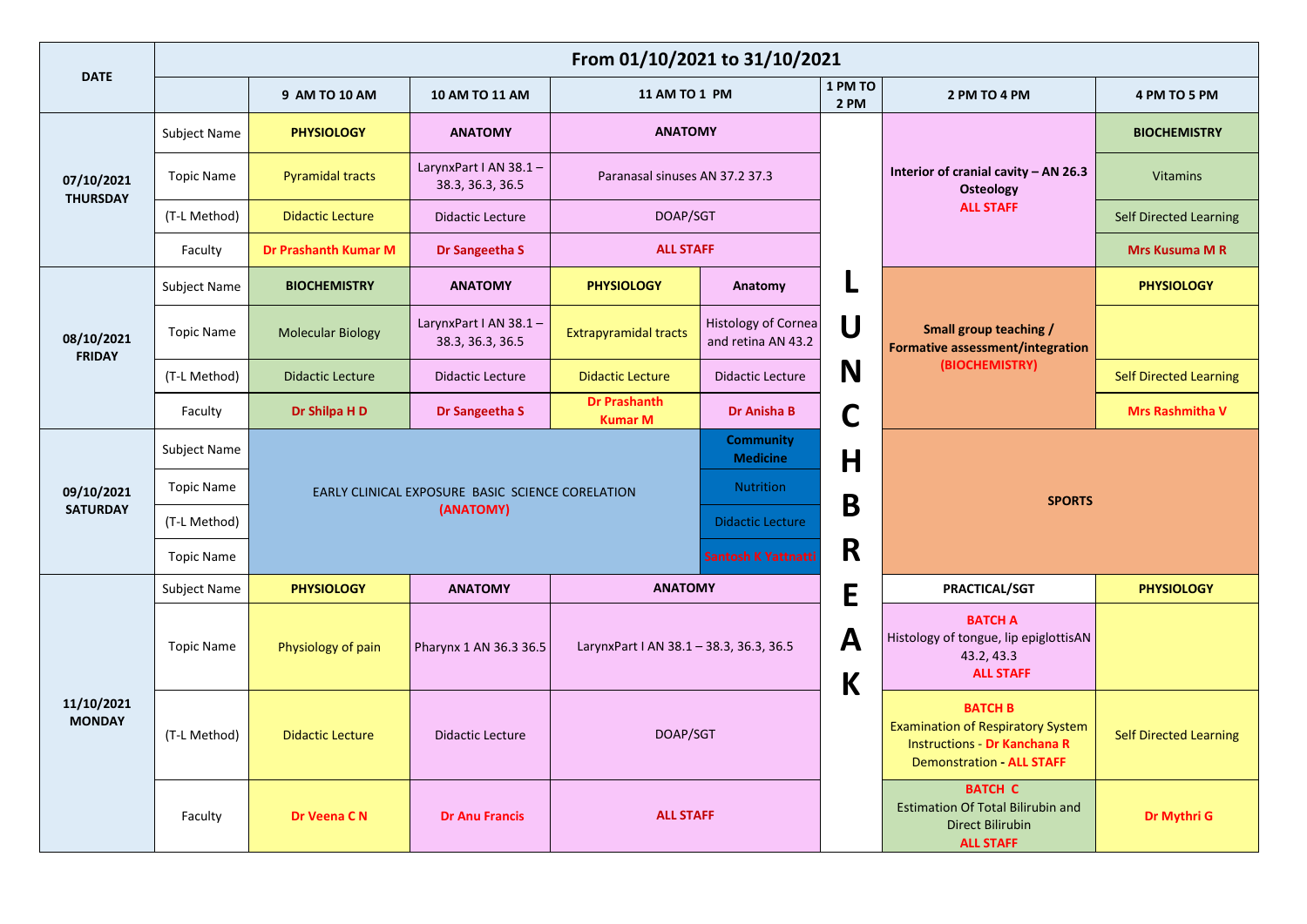|                                | From 01/10/2021 to 31/10/2021 |                         |                          |                                          |                        |                                                                                                                                       |                         |  |  |
|--------------------------------|-------------------------------|-------------------------|--------------------------|------------------------------------------|------------------------|---------------------------------------------------------------------------------------------------------------------------------------|-------------------------|--|--|
| <b>DATE</b>                    |                               | 9 AM TO 10 AM           | 10 AM TO 11 AM           | 11 AM TO 1 PM                            | 1 PM TO<br><b>2 PM</b> | 2 PM TO 4 PM                                                                                                                          | 4 PM TO 5 PM            |  |  |
|                                | Subject Name                  | <b>BIOCHEMISTRY</b>     | <b>PHYSIOLOGY</b>        | <b>ANATOMY</b>                           |                        | PRACTICAL/SGT                                                                                                                         | <b>ANATOMY</b>          |  |  |
| 12/10/2021<br><b>TUESDAY</b>   | <b>Topic Name</b>             | Haemoglobin             | Thalamus                 | LarynxPart II AN 38.1 - 38.3, 36.3, 36.5 |                        | <b>BATCH B</b><br>Histology of tongue, lip epiglottisAN<br>43.2, 43.3<br><b>ALL STAFF</b>                                             |                         |  |  |
|                                | (T-L Method)                  | <b>Didactic Lecture</b> | <b>Didactic Lecture</b>  | DOAP/SGT                                 | U                      | <b>BATCH C</b><br><b>Examination of Respiratory System</b><br><b>Instructions - Dr Kanchana R</b><br><b>Demonstration - ALL STAFF</b> | Self directed learning  |  |  |
|                                | Faculty                       | Dr Mohana Kumari C      | Dr Veena C N             | N<br><b>ALL STAFF</b>                    |                        | <b>BATCH A</b><br><b>Estimation Of Total Bilirubin and</b><br><b>Direct Bilirubin</b><br><b>ALL STAFF</b>                             | <b>Dr Anu Francis</b>   |  |  |
|                                | Subject Name                  | <b>ANATOMY</b>          | <b>BIOCHEMISTRY</b>      | C<br><b>ANATOMY</b>                      |                        | PRACTICAL/SGT                                                                                                                         | <b>ANATOMY</b>          |  |  |
| 13/10/2021<br><b>WEDNESDAY</b> | <b>Topic Name</b>             | Pharynx II AN 36.3 36.5 | <b>Molecular Biology</b> | Pharynx AN 36.3 36.5                     | H<br>$\mathbf B$<br>R  | <b>BATCH C</b><br>Histology of tongue, lip epiglottisAN<br>43.2, 43.3<br><b>ALL STAFF</b>                                             |                         |  |  |
|                                | (T-L Method)                  | <b>Didactic Lecture</b> | <b>Didactic Lecture</b>  | DOAP/SGT<br><b>ALL STAFF</b>             |                        | <b>BATCH A</b><br><b>Examination of Respiratory System</b><br><b>Instructions - Dr Kanchana R</b><br><b>Demonstration - ALL STAFF</b> | Self directed learning  |  |  |
|                                | Faculty                       | <b>Dr Anu Francis</b>   | Dr Shilpa H D            |                                          |                        | <b>BATCH B</b><br><b>Estimation Of Total Bilirubin and</b><br><b>Direct Bilirubin</b><br><b>ALL STAFF</b>                             | <b>Dr Swati Saxsena</b> |  |  |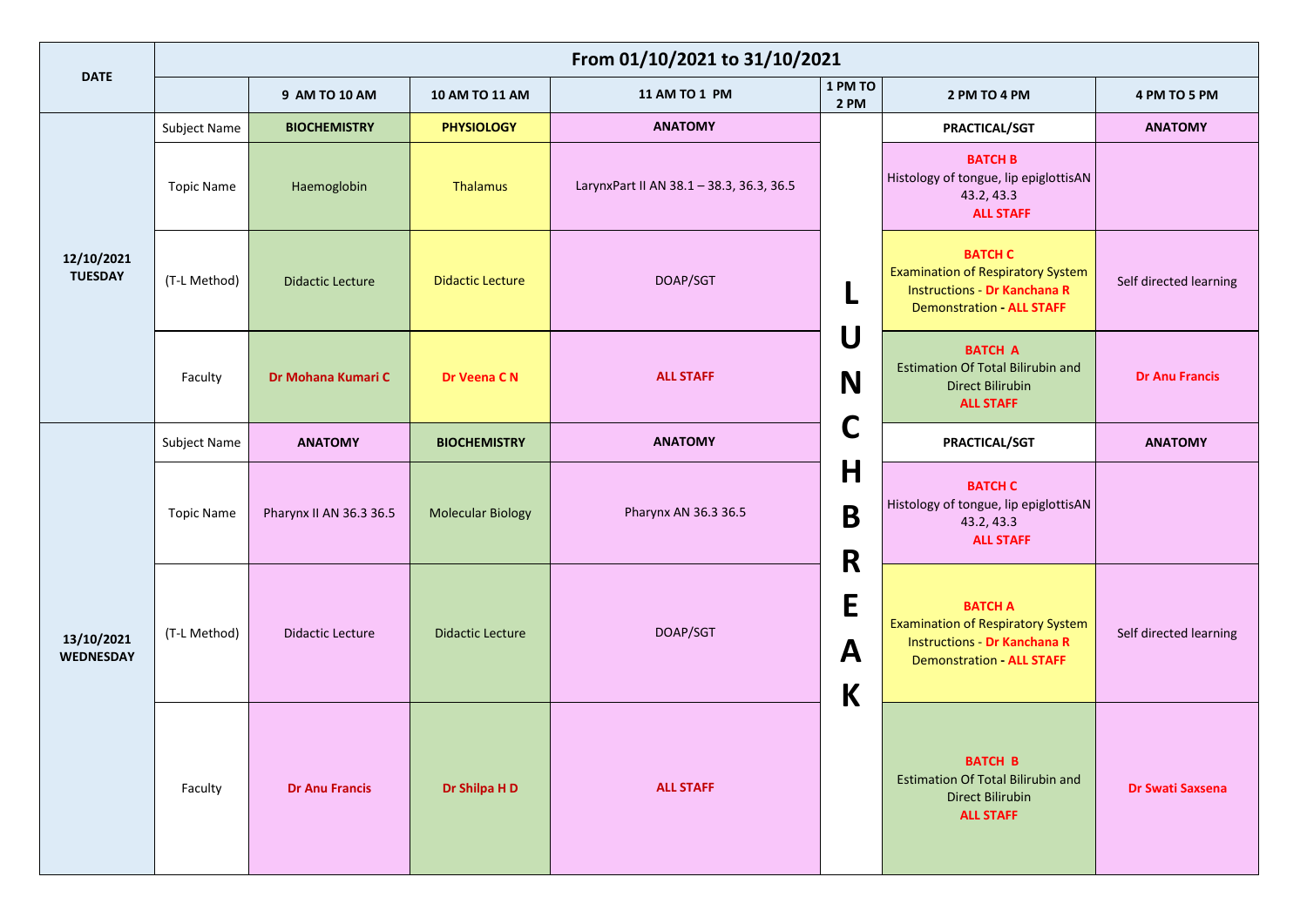|                               | From 01/10/2021 to 31/10/2021                          |                                       |                                                                          |                                                                          |                    |                                                                                                                          |                               |  |  |  |
|-------------------------------|--------------------------------------------------------|---------------------------------------|--------------------------------------------------------------------------|--------------------------------------------------------------------------|--------------------|--------------------------------------------------------------------------------------------------------------------------|-------------------------------|--|--|--|
| <b>DATE</b>                   |                                                        | 9 AM TO 10 AM                         | <b>10 AM TO 11 AM</b>                                                    | 11 AM TO 1 PM                                                            | 1 PM TO<br>2 PM    | 2 PM TO 4 PM                                                                                                             | 4 PM TO 5 PM                  |  |  |  |
|                               | Subject Name                                           | <b>PHYSIOLOGY</b>                     | <b>ANATOMY</b>                                                           | <b>ANATOMY</b>                                                           |                    |                                                                                                                          | <b>BIOCHEMISTRY</b>           |  |  |  |
| 14/10/2021<br><b>THURSDAY</b> | Topic Name                                             | Basal ganglia-1                       | Histology of eye lid,<br>sclero-corneal junction,<br>optic nerve AN 43.3 | Pharynx AN 36.3 36.5                                                     |                    | Norma basalis<br>AN 26.2 - Osteology<br><b>ALL STAFF</b>                                                                 | <b>Minerals</b>               |  |  |  |
|                               | (T-L Method)                                           | <b>Didactic Lecture</b>               | <b>Didactic Lecture</b>                                                  | DOAP/SGT                                                                 |                    |                                                                                                                          | <b>Self Directed Learning</b> |  |  |  |
|                               | Faculty                                                | <b>Dr Prashanth</b><br><b>Kumar M</b> | Dr Sangeetha S                                                           | <b>ALL STAFF</b>                                                         | ч                  |                                                                                                                          | <b>Mrs Uzma Kousar</b>        |  |  |  |
| 15/10/2021<br><b>FRIDAY</b>   | Subject Name<br><b>Topic Name</b>                      |                                       | <b>HOLIDAY</b>                                                           |                                                                          | U                  | <b>HOLIDAY</b>                                                                                                           |                               |  |  |  |
|                               | Subject Name                                           |                                       |                                                                          | <b>Community</b><br><b>Medicine</b>                                      | N                  |                                                                                                                          |                               |  |  |  |
| 16/10/2021<br><b>SATURDAY</b> | <b>Topic Name</b><br>(T-L Method)<br><b>Topic Name</b> |                                       | EARLY CLINICAL EXPOSURE BASIC SCIENCE CORELATION<br>(ANATOMY)            | <b>Health Indicators</b><br><b>Didactic Lecture</b><br>Dr Yamini K Satya | <b>SPORTS</b><br>C |                                                                                                                          |                               |  |  |  |
|                               | Subject Name                                           | <b>PHYSIOLOGY</b>                     | <b>ANATOMY</b>                                                           | <b>ANATOMY</b>                                                           | H                  | PRACTICAL/SGT                                                                                                            | <b>PHYSIOLOGY</b>             |  |  |  |
|                               | Topic Name                                             | <b>Basal ganglia-2</b>                | <b>External and middle</b><br>earAN 40.1,40.2 40.4<br>40.5               | External and middle ear<br>AN 40.1,40.2 40.4 40.5                        |                    | <b>BATCH A</b><br>Histology of Cornea, retina, optic<br>nerve AN 43.2<br><b>ALL STAFF</b>                                |                               |  |  |  |
| 18/10/2021<br><b>MONDAY</b>   | (T-L Method)                                           | <b>Didactic Lecture</b>               | <b>Didactic Lecture</b>                                                  | DOAP/SGT                                                                 | B<br>R             | <b>BATCH B</b><br><b>Examination of Abdomen</b><br><b>Instructions - Dr Mythri G</b><br><b>Demonstration - ALL STAFF</b> | <b>Self Directed Learning</b> |  |  |  |
|                               | Faculty                                                | <b>Dr Prashanth</b><br><b>Kumar M</b> | <b>Dr Swati Saxena</b>                                                   | <b>ALL STAFF</b>                                                         | E                  | <b>BATCH C</b><br><b>Liver Enzymes</b><br><b>ALL STAFF</b>                                                               | Dr Kanchana R                 |  |  |  |
|                               | Subject Name                                           | <b>BIOCHEMISTRY</b>                   | <b>PHYSIOLOGY</b>                                                        | <b>ANATOMY</b>                                                           | A                  | PRACTICAL/SGT                                                                                                            | <b>ANATOMY</b>                |  |  |  |
|                               | <b>Topic Name</b>                                      | Immunology                            | Hypothalamus                                                             | External and middle ear<br>AN 40.1,40.2 40.4 40.5                        | К                  | <b>BATCH B</b><br>Histology of Cornea, retina, optic<br>nerve AN 43.2<br><b>ALL STAFF</b>                                |                               |  |  |  |
| 19/10/2021<br><b>TUESDAY</b>  | (T-L Method)                                           | <b>Didactic Lecture</b>               | <b>Didactic Lecture</b>                                                  | DOAP/SGT                                                                 |                    | <b>BATCH C</b><br><b>Examination of Abdomen</b><br><b>Instructions - Dr Mythri G</b><br><b>Demonstration - ALL STAFF</b> | Self directed learning        |  |  |  |
|                               | Faculty                                                | Dr Leelambika C                       | Dr Mythri G                                                              | <b>ALL STAFF</b>                                                         |                    | <b>BATCH A</b><br><b>Liver Enzymes</b><br><b>ALL STAFF</b>                                                               | <b>Mrs Syamly</b>             |  |  |  |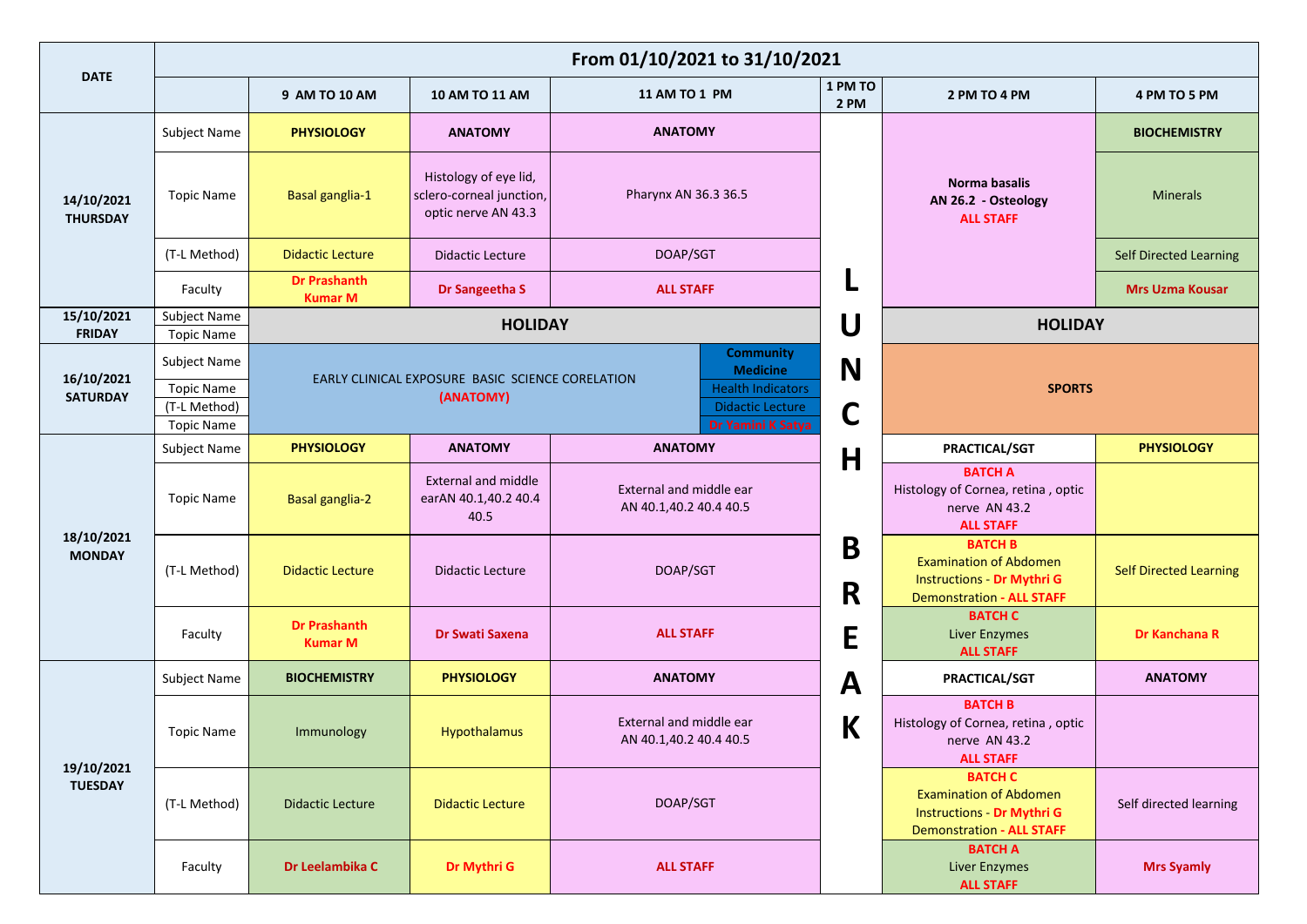|                                | From 01/10/2021 to 31/10/2021 |                                             |                                                                                  |                                          |                                           |                 |                                                                                                                          |                               |  |  |
|--------------------------------|-------------------------------|---------------------------------------------|----------------------------------------------------------------------------------|------------------------------------------|-------------------------------------------|-----------------|--------------------------------------------------------------------------------------------------------------------------|-------------------------------|--|--|
| <b>DATE</b>                    |                               | 9 AM TO 10 AM                               | <b>10 AM TO 11 AM</b>                                                            | 11 AM TO 1 PM                            |                                           | 1 PM TO<br>2 PM | 2 PM TO 4 PM                                                                                                             | 4 PM TO 5 PM                  |  |  |
| 20/10/2021<br><b>WEDNESDAY</b> | Subject Name                  | <b>ANATOMY</b>                              | <b>BIOCHEMISTRY</b>                                                              | <b>ANATOMY</b>                           |                                           |                 | PRACTICAL/SGT                                                                                                            | <b>ANATOMY</b>                |  |  |
|                                | <b>Topic Name</b>             | Inner ear and auditory tube<br>AN 40.2,40,3 | <b>Molecular Biology</b>                                                         | Inner ear and auditory tube AN 40.2,40,3 |                                           |                 | <b>BATCH C</b><br>Histology of Cornea, retina, optic<br>nerve AN 43.2<br><b>ALL STAFF</b>                                |                               |  |  |
|                                | (T-L Method)                  | <b>Didactic Lecture</b>                     | <b>Didactic Lecture</b>                                                          | DOAP/SGT                                 |                                           |                 | <b>BATCH A</b><br><b>Examination of Abdomen</b><br><b>Instructions - Dr Mythri G</b><br><b>Demonstration - ALL STAFF</b> | Self directed learning        |  |  |
|                                | Faculty                       | Dr Swati Saxena                             | Dr Shilpa HD                                                                     | <b>ALL STAFF</b>                         |                                           | U               | <b>BATCH B</b><br><b>Liver Enzymes</b><br><b>ALL STAFF</b>                                                               | <b>Dr Anisha B</b>            |  |  |
|                                | Subject Name                  | <b>PHYSIOLOGY</b>                           | <b>ANATOMY</b>                                                                   | <b>ANATOMY</b>                           |                                           | N               |                                                                                                                          | <b>BIOCHEMISTRY</b>           |  |  |
| 21/10/2021                     | <b>Topic Name</b>             | Cerebellum-1                                | Development of Eyeball                                                           | Radiology of Head and Neck               |                                           | C               | Cervical vertebra - Osteology<br>AN 26.5,26.7                                                                            | <b>Organ Function Tests</b>   |  |  |
| <b>THURSDAY</b>                | (T-L Method)                  | <b>Didactic Lecture</b>                     | <b>Didactic Lecture</b>                                                          | DOAP/SGT                                 |                                           | $\mathsf H$     | <b>ALL STAFF</b><br>(ANATOMY)                                                                                            | <b>Self Directed Learning</b> |  |  |
|                                | Faculty                       | <b>Dr Prashanth Kumar M</b>                 | <b>Dr Anisha B</b>                                                               | <b>ALL STAFF</b>                         |                                           |                 |                                                                                                                          | <b>Mr Venkatesh Rathod</b>    |  |  |
|                                | <b>Subject Name</b>           | <b>BIOCHEMISTRY</b>                         | <b>ANATOMY</b>                                                                   | <b>PHYSIOLOGY</b>                        | <b>ANATOMY</b>                            | B               |                                                                                                                          | <b>PHYSIOLOGY</b>             |  |  |
|                                | <b>Topic Name</b>             | Immunology                                  | Histology of olfactory<br>epithelium, organ of<br>corti, pineal gland AN<br>43.3 | Cerebellum-2                             | Suboccipital triangle<br>AN 42.2 42.3     | R               | Small group teaching /                                                                                                   |                               |  |  |
| 22/10/2021<br><b>FRIDAY</b>    | (T-L Method)                  | <b>Didactic Lecture</b>                     | <b>Didactic Lecture</b>                                                          | <b>Didactic Lecture</b>                  | Didactic Lecture /<br>Integrated teaching | E               | Formative assessment/integration<br>(PHYSIOLOGY)<br><b>ALL STAFF</b>                                                     | <b>Self Directed Learning</b> |  |  |
|                                | Faculty                       | Dr Leelambika                               | <b>Dr Anu Francis</b>                                                            | <b>Dr Prashanth Kumar M</b>              | <b>Mrs Syamly</b>                         | A<br>K          |                                                                                                                          | Dr Ravikumar A J              |  |  |
|                                | Subject Name                  |                                             |                                                                                  | <b>Community</b><br><b>Medicine</b>      |                                           |                 |                                                                                                                          |                               |  |  |
| 23/10/2021<br><b>SATURDAY</b>  | <b>Topic Name</b>             |                                             | EARLY CLINICAL EXPOSURE BASIC SCIENCE CORELATION<br>(PHYSIOLOGY)                 |                                          | <b>Health Education</b>                   |                 | <b>SPORTS</b>                                                                                                            |                               |  |  |
|                                | (T-L Method)                  |                                             | Dr Prashanth Kumar M                                                             |                                          | <b>Didactic Lecture</b>                   |                 |                                                                                                                          |                               |  |  |
|                                | <b>Topic Name</b>             |                                             |                                                                                  |                                          | Dr Sushma J                               |                 |                                                                                                                          |                               |  |  |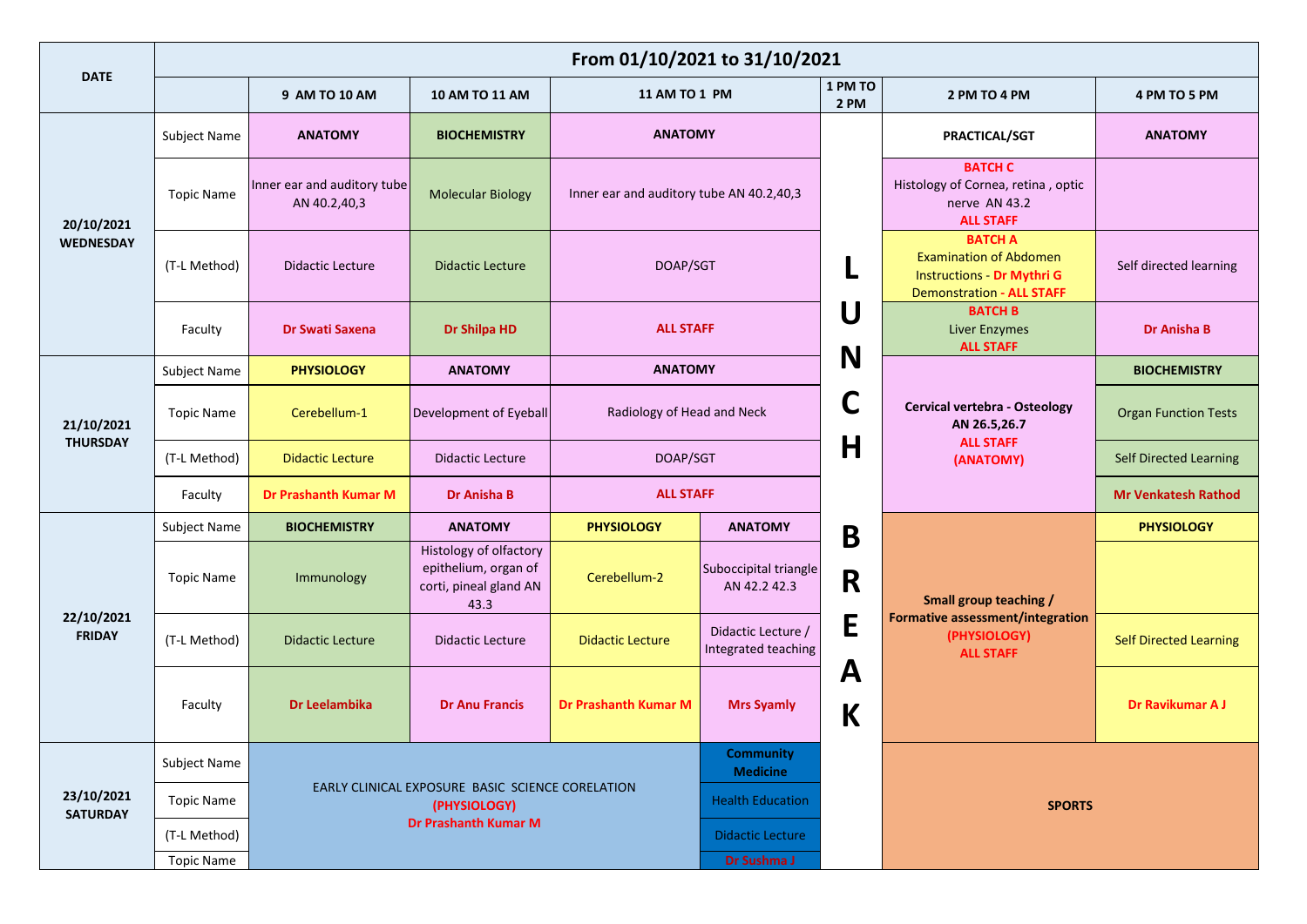| <b>DATE</b>                  | From 01/10/2021 to 31/10/2021 |                             |                                                     |                                    |                 |                                                                                                                                   |                               |  |  |
|------------------------------|-------------------------------|-----------------------------|-----------------------------------------------------|------------------------------------|-----------------|-----------------------------------------------------------------------------------------------------------------------------------|-------------------------------|--|--|
|                              |                               | 9 AM TO 10 AM               | 10 AM TO 11 AM                                      | 11 AM TO 1 PM                      | 1 PM TO<br>2 PM | 2 PM TO 4 PM                                                                                                                      | 4 PM TO 5 PM                  |  |  |
| 25/10/2021<br><b>MONDAY</b>  | Subject Name                  | <b>PHYSIOLOGY</b>           | <b>ANATOMY</b>                                      | <b>ANATOMY</b>                     |                 | PRACTICAL/SGT                                                                                                                     | <b>PHYSIOLOGY</b>             |  |  |
|                              | <b>Topic Name</b>             | <b>Vestibular Apparatus</b> | Contents of vertebral<br>canal AN 42.1              | Suboccipital triangle AN 42.2 42.3 | L<br>U          | <b>BATCH A</b><br>Histology of olfactory epithelium,<br>organ of corti, pineal gland AN 43.3<br><b>ALL STAFF</b>                  |                               |  |  |
|                              | (T-L Method)                  | <b>Didactic Lecture</b>     | <b>Didactic Lecture</b>                             | <b>Dissection</b>                  | N<br>C          | <b>BATCH B</b><br><b>Examination of Sensory System</b><br><b>Instructions - Dr Kanchana R</b><br><b>Demonstration - ALL STAFF</b> | <b>Self Directed Learning</b> |  |  |
|                              | Faculty                       | Dr Veena C N                | <b>Dr Martin Lucas</b>                              | <b>ALL STAFF</b>                   | Η               | <b>BATCH C</b><br>Electrophoresis and<br>Chromatography<br><b>ALL STAFF</b>                                                       | Dr Kanchana R                 |  |  |
|                              | Subject Name                  | <b>BIOCHEMISTRY</b>         | <b>PHYSIOLOGY</b>                                   | <b>ANATOMY</b>                     | B               | PRACTICAL/SGT                                                                                                                     | <b>ANATOMY</b>                |  |  |
| 26/10/2021<br><b>TUESDAY</b> | <b>Topic Name</b>             | <b>Molecular Biology</b>    | <b>Higher mental</b><br><b>Functions -I(Speech)</b> | Eyeball AN 41.1 -41.3              | R<br>E          | <b>BATCH B</b><br>Histology of olfactory epithelium,<br>organ of corti, pineal gland AN 43.3<br><b>ALL STAFF</b>                  |                               |  |  |
|                              | (T-L Method)                  | <b>Didactic Lecture</b>     | <b>Didactic Lecture</b>                             | DOAP/SGT                           | A               | <b>BATCH C</b><br><b>Examination of Sensory System</b><br><b>Instructions - Dr Kanchana R</b><br><b>Demonstration - ALL STAFF</b> | Self Directed Learning        |  |  |
|                              | Faculty                       | Dr Shilpa HD                | Dr Mythri G                                         | <b>ALL STAFF</b>                   | K               | <b>BATCH A</b><br><b>Electrophoresis and</b><br>Chromatography<br><b>ALL STAFF</b>                                                | <b>Dr Martin Lucas</b>        |  |  |